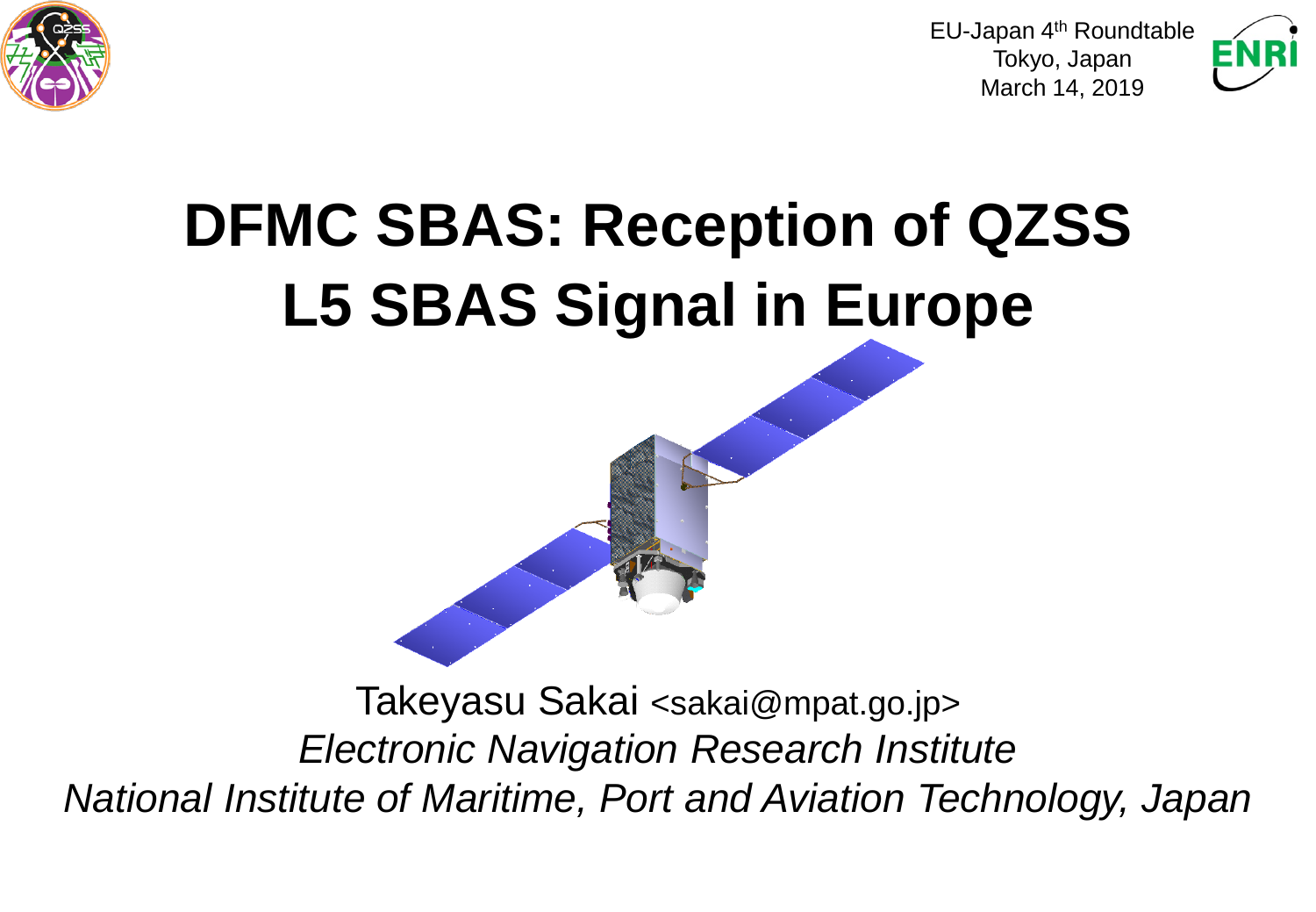



- SBAS: Satellite-Based Augmentation System
	- International standard augmentation system primarily for aviation.
		- *International standard by ICAO (International Civil Aviation Organization).*
		- *Transmits Augmentation information from the SBAS satellite.*
			- Augments GNSS in terms of accuracy and integrity.
		- *Current standard: Single-frequency SBAS on L1.*
		- *US WAAS, Japanese MSAS, European EGNOS, and Indian GAGAN.*
- DFMC SBAS: The Second Generation SBAS
	- Dual-Frequency Multi-Constellation SBAS using L5 frequency.
		- *Standardization activities ongoing: Recently defined the baseline.*
	- ENRI has been conducting DFMC SBAS experiment with QZSS L5S signal.
- EU-Japan Joint Experiment
	- Joint experiment of DFMC SBAS: Including reception in Nordic region.
	- Trial of receiving the signal at GSA HQ in Prague next week (March 21-22).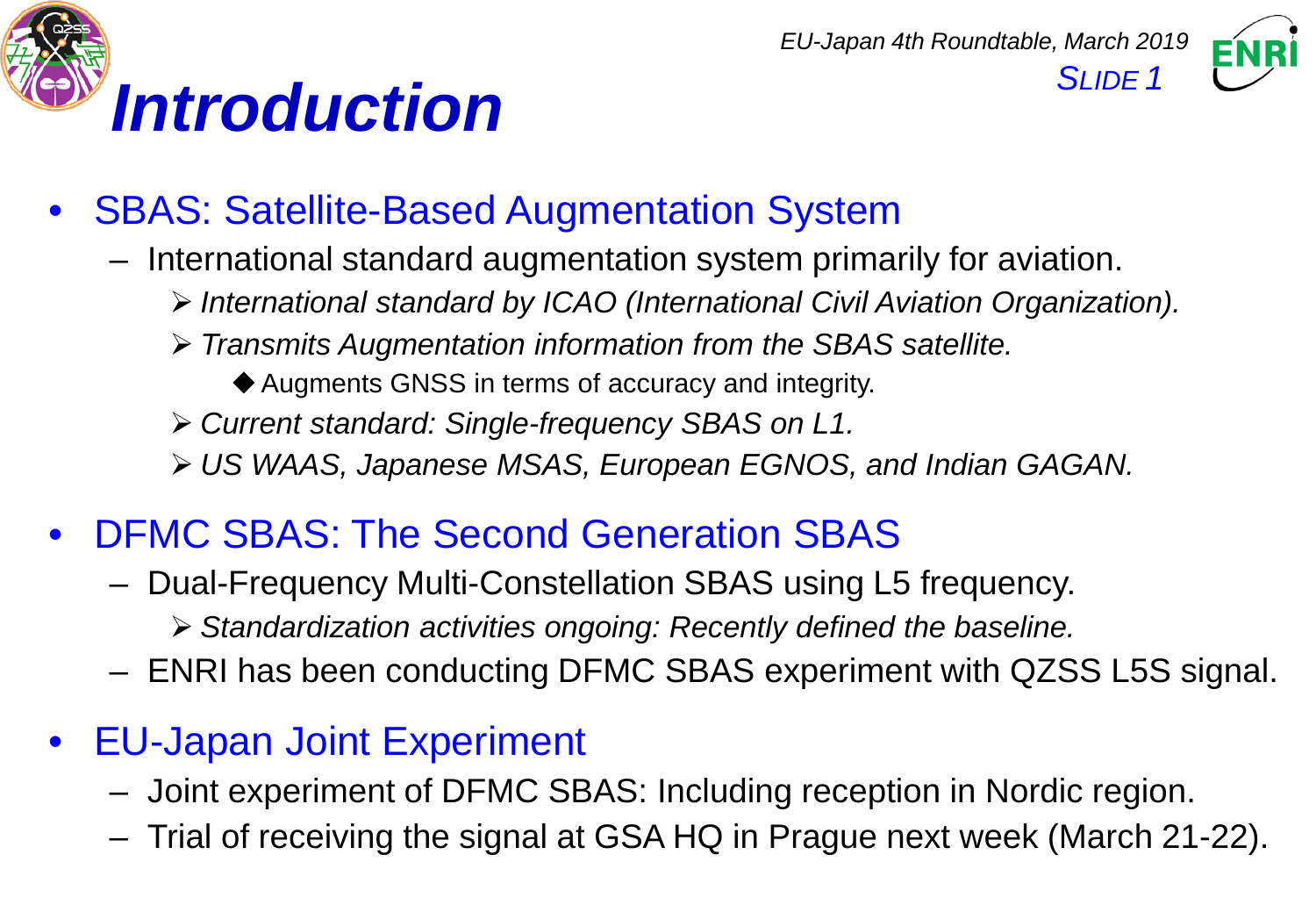

SBAS Satellite **1** GNSS **Satellites GNSS Signals Jsers** Uplink **Station** Ground Monitor Network Courtesy: FAA

*EU-Japan 4th Roundtable, March 2019*

- Monitors consistency of GPS signals on the ground.
- Transmits differential correction and integrity information via SBAS satellite.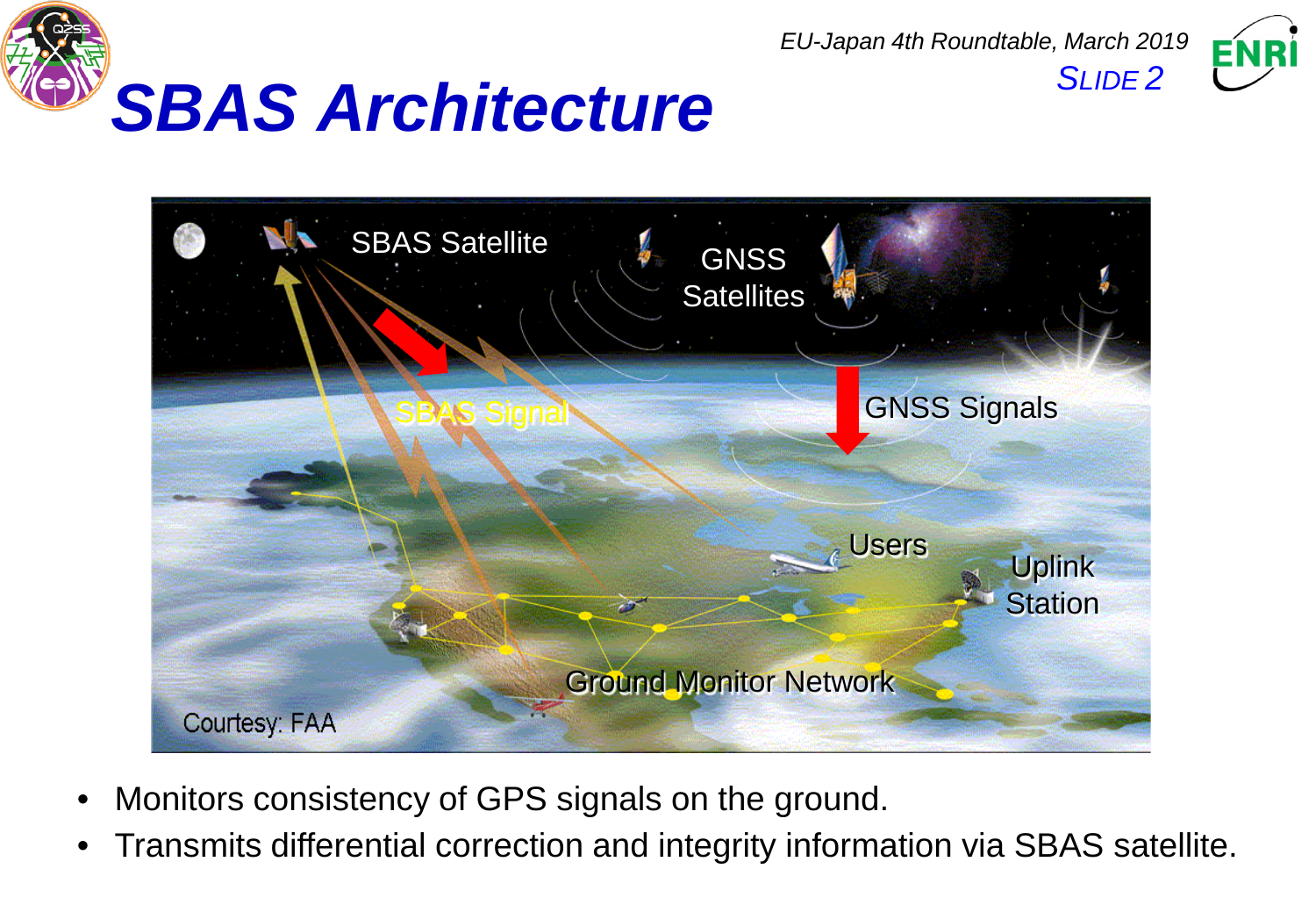



- DFMC (Dual-Frequency Multi-Constellation) SBAS
	- The second generation SBAS following L1 SBAS.
		- *Using L5 SBAS signal instead L1.*
		- *Eliminates ionospheric effects thanks to dual-frequency operation.*
			- $\triangleright$  Vertical guidance service everywhere in the coverage.
		- *Supports Galileo (and QZSS).*
		- *Allows non-GEO transmission.*
	- Standardization activities ongoing at the ICAO.
- New Feature: Transmission by Non-GEO SBAS
	- DFMC SBAS could be transmitted by non-GEO satellites like QZSS IGSO.
		- *Improves availability of SBAS signal by transmission from high elevation angle.*
		- *Possible solution for applications where GEO signal is likely blocked.*
		- *Enables SBAS service independent of the latitude of the service area by combination of dual-frequency operation and non-GEO transmission.*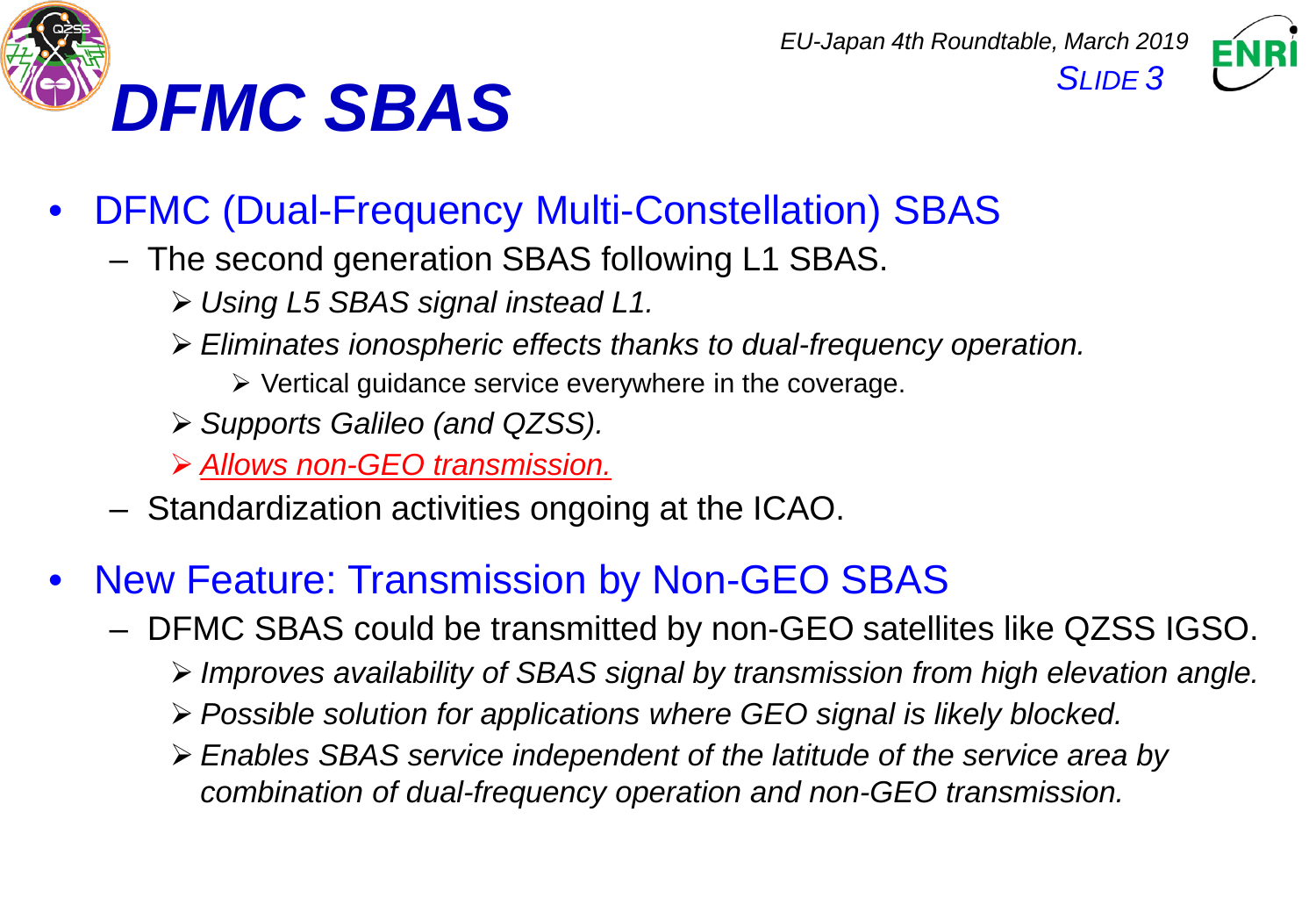



- DFMC SBAS could be transmitted by non-GEO satellites like QZSS IGSO.
- Improves availability of augmentation signals where GEO signal is blocked.
	- *Arctic/Nordic regions, mountain area, urban canyon,…*
	- *Navigating Arctic routes and precise positioning for resource exploration.*
	- *Note DFMC SBAS is not influenced by ionosphere even in Equatorial regions.*
		- ◆ Seamless service from Equator to Poles, mountain to urban canyons...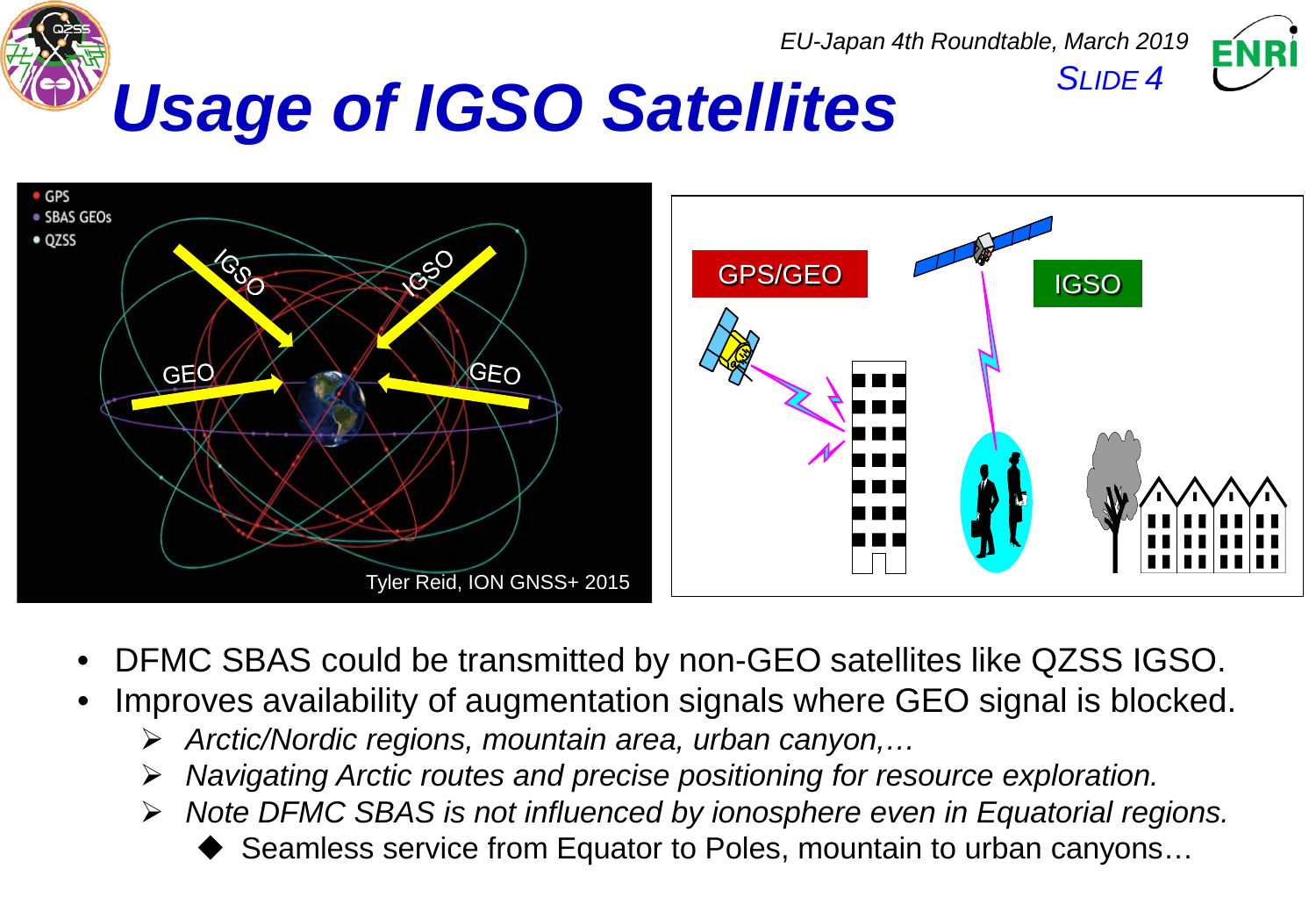



ENRI

- Elevation angles computed from QZS-1/2/4 almanacs.
- QZSS IGSO satellites are visible in Nordic region; Elevation is higher than EGNOS GEO at some Northern location.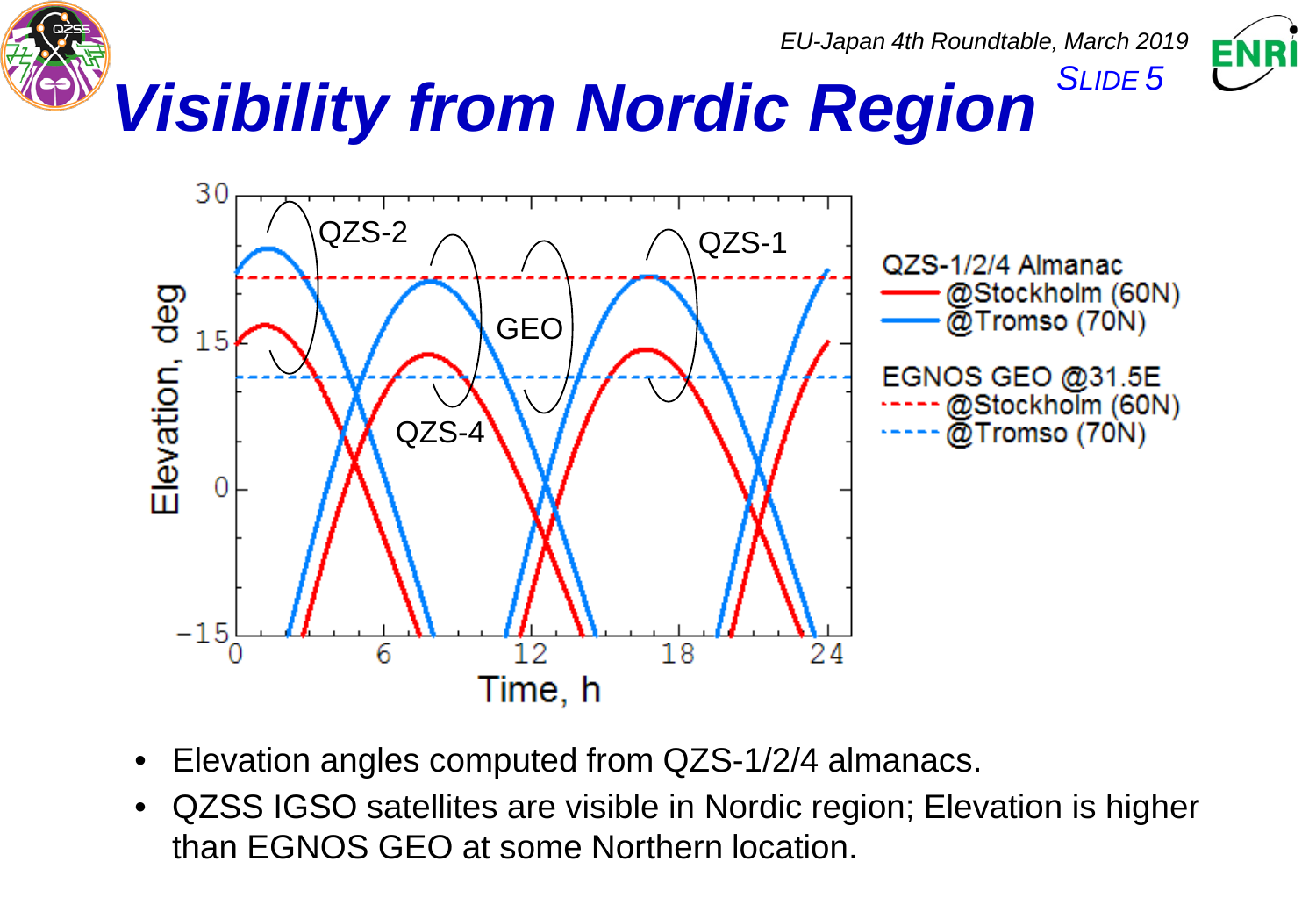





## • Prototype DFMC SBAS Developed by Japan

- The second generation SBAS following L1 SBAS.
	- *Eliminates ionospheric effects thanks to dual-frequency operation.*
		- ◆ Vertical guidance service everywhere in the coverage.
- Electronic Navigation Research Institute, National Institute of Maritime, Port and Aviation Technology has developed the prototype.
	- *GPS/GLONASS/Galileo/QZSS-capable dual-frequency SBAS.*
	- *Compliant with the draft standards of L5 SBAS being discussed at ICAO.*
		- ◆ Helps validation activities ongoing at ICAO.

## • DFMC SBAS Experiment has been Conducted with QZSS

- The First L5 SBAS experiment with live L5 signal from the space.
	- *Using QZSS L5S augmentation signal transmitted from QZS-2, -3, and -4.*
- Prototype DFMC SBAS is used for the experiment.
- Began the experiment on 23 Aug. 2017 via L5S signal of QZS-2 IGSO. *Now transmitting from QZS-2/4 IGSO and QZS-3 GEO.*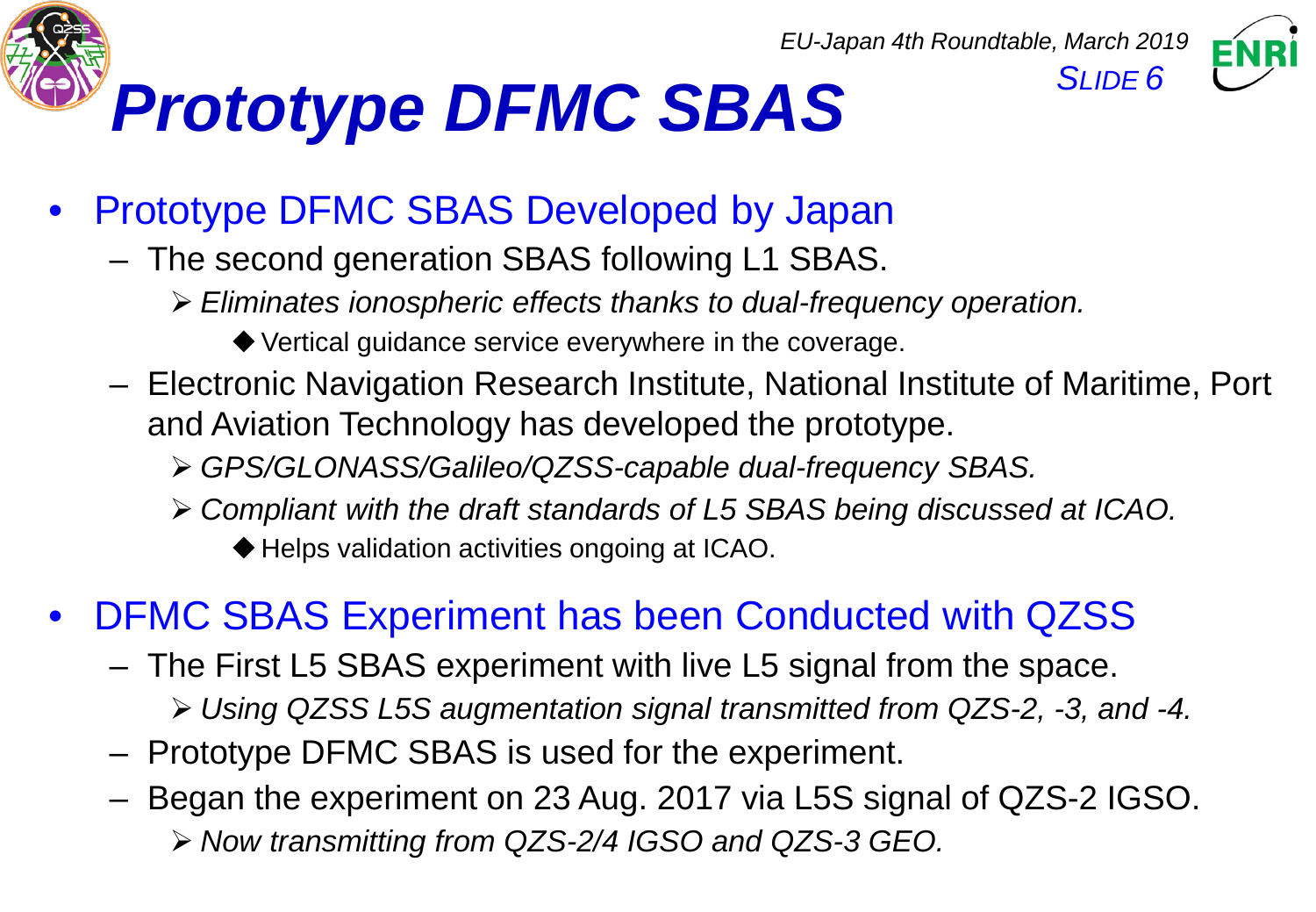

- Provides observation in real time
- Dual-Frequency
	- Supports GPS, GLONASS, Galileo, and QZSS
- message stream for transmission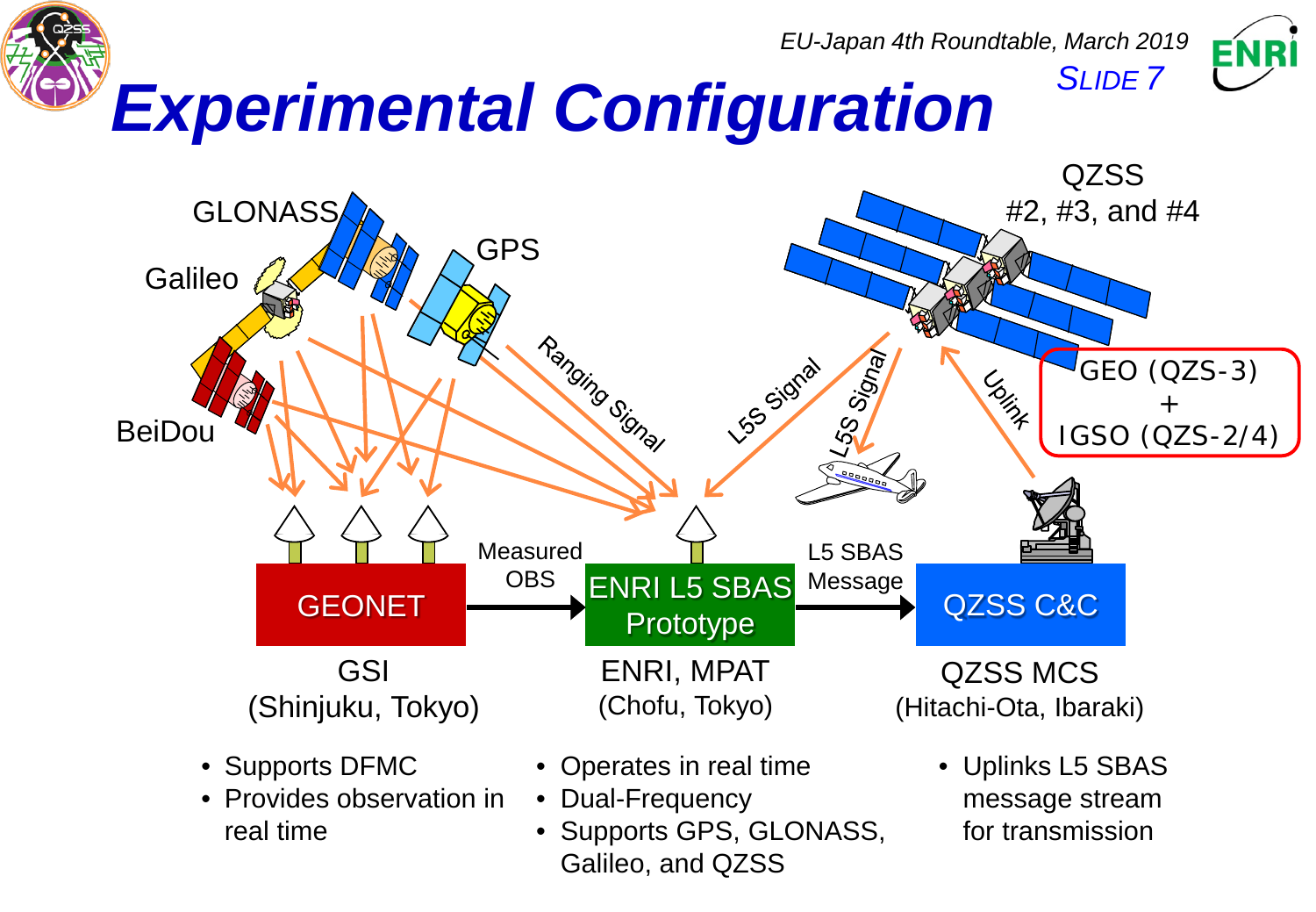



- Evaluation of L5 SBAS message generated in real time.
	- *Supporting GPS, Galileo, and QZSS in L1/L5 dual-frequency mode.*
- Confirmed that L5 SBAS augments multi-constellation of GPS+Galileo+QZSS.